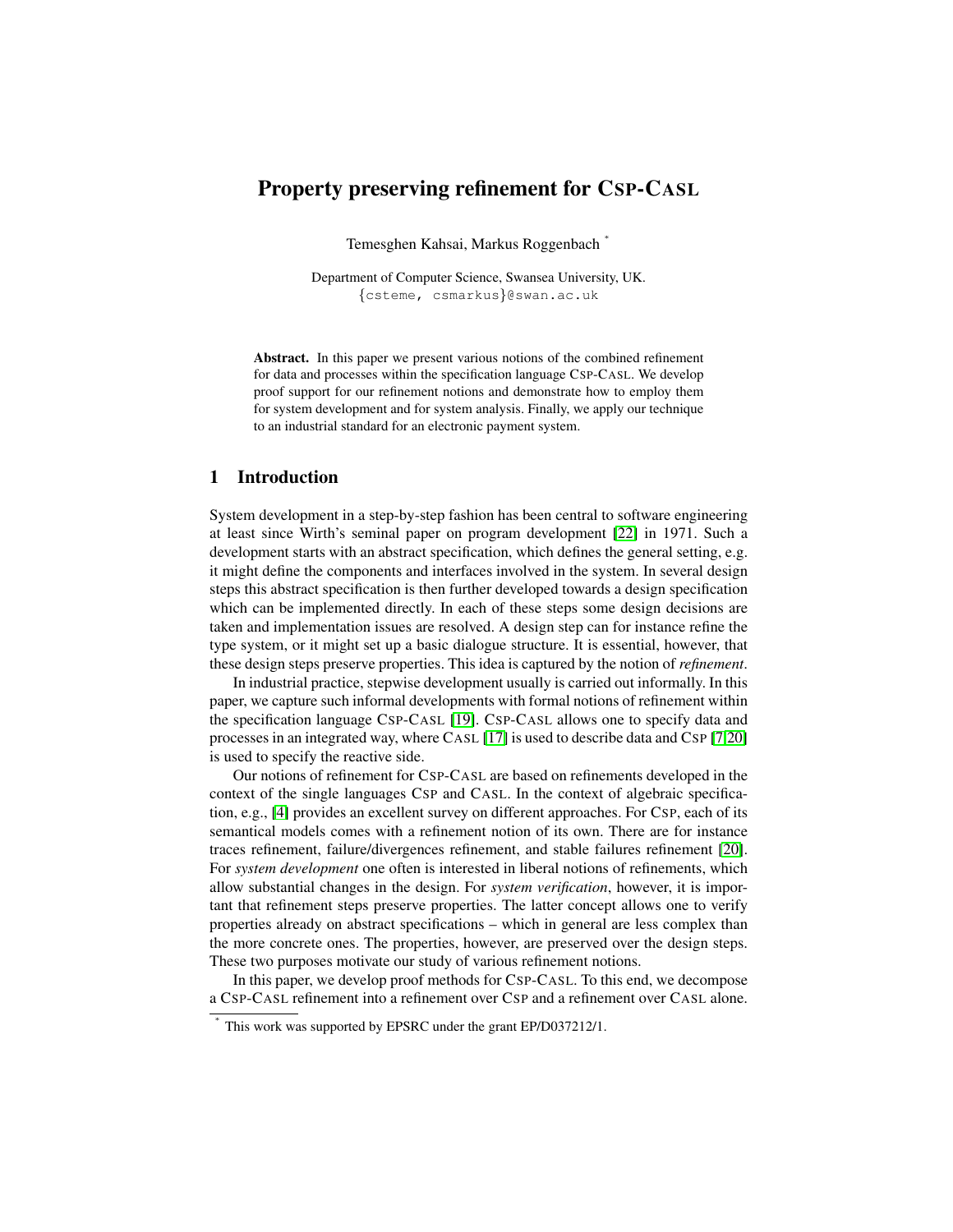We show how to use existing tools to discharge the arising proof obligations. Reactive systems often exhibit the undesirable behaviour of deadlock or divergence (livelock), which both result in lack of progress in the system. Here, we develop proof techniques based on refinement for proving deadlock freeness and divergence freeness.

The language CSP dates back at least to 1985 [\[7\]](#page-14-3); an excellent reference is the book [\[20\]](#page-14-4) (updated 2005). CASL was designed by the CoFI initiative [\[17\]](#page-14-2). Tools for CASL are developed, e.g., in [\[11](#page-14-6)[,12](#page-14-7)[,13\]](#page-14-8). The combination CSP-CASL was introduced in [\[19\]](#page-14-1) and used for specifying an electronic payment system in [\[6\]](#page-14-9). A tool for CSP refinement was developed in [\[9\]](#page-14-10). [\[5\]](#page-14-11) implements a parser for CSP-CASL, [\[18\]](#page-14-12) describes a theorem prover for CSP-CASL. In [\[16\]](#page-14-13), Mossakowski et al. define a refinement language for CASL architectural specifications. In [\[1\]](#page-14-14) Woodcock et al. discuss a proof-by-refinement technique in the area of *Z* specification. Deadlock analysis in CSP has been studied in [\[20\]](#page-14-4), and an industrial application has been described in [\[3\]](#page-14-15). Tools for deadlock analysis are developed in [\[10,](#page-14-16)[8\]](#page-14-17). Livelock analysis in CSP has been applied to an industrial application in [\[21\]](#page-14-18).

In the next section we give an overview of the specification language CSP-CASL and refinement based on model class inclusion. Section [3](#page-3-0) we develop proof support for CSP-CASL refinement and describe how refinement can be employed for deadlock and divergence analysis In CSP-CASL. In Section [4](#page-9-0) we demonstrate that the presented theoretical results are applicable in an industrial setting.

# 2 CSP-CASL

CSP-CASL [\[19\]](#page-14-1) is a specification language which combines *processes* written in CSP [\[7,](#page-14-3)[20\]](#page-14-4) with the specification of *data types* in CASL [\[17\]](#page-14-2). The general idea is to describe reactive systems in the form of processes based on CSP operators, where the communications of these processes are the values of data types, which are loosely specified in CASL. All standard CSP operators are available, such as multiple prefix, the various parallel operators, operators for non-deterministic choice, communication over channels. Concerning CASL features, the full language is available to specify data types, namely many-sorted first order logic with sort-generation constraints, partiality, and sub-sorting. Furthermore, the various CASL structuring constructs are included, where the structured free construct adds the possibility to specify data types with initial semantics.

*Syntactically,* a CSP-CASL specification with a name *Sp* consists of a data part *D*, which is a structured CASL specification, an (optional) channel part *Ch* to declare channels, which are typed according to the data part, and a process part *P* written in CSP, within which CASL terms are used as communications, CASL sorts denote sets of communications, relational renaming is described by a binary CASL predicate, and the CSP conditional construct uses CASL formulae as conditions:

## ccspec *Sp* = data *D* channel *Ch* process *P* end

For concrete examples of CSP-CASL specifications see Section [4.](#page-9-0) The CSP-CASL channel part is syntactic sugar over the data part, see [\[19\]](#page-14-1) for the details of the encoding into CASL. In our practical examples we will make use of channels. For our semantical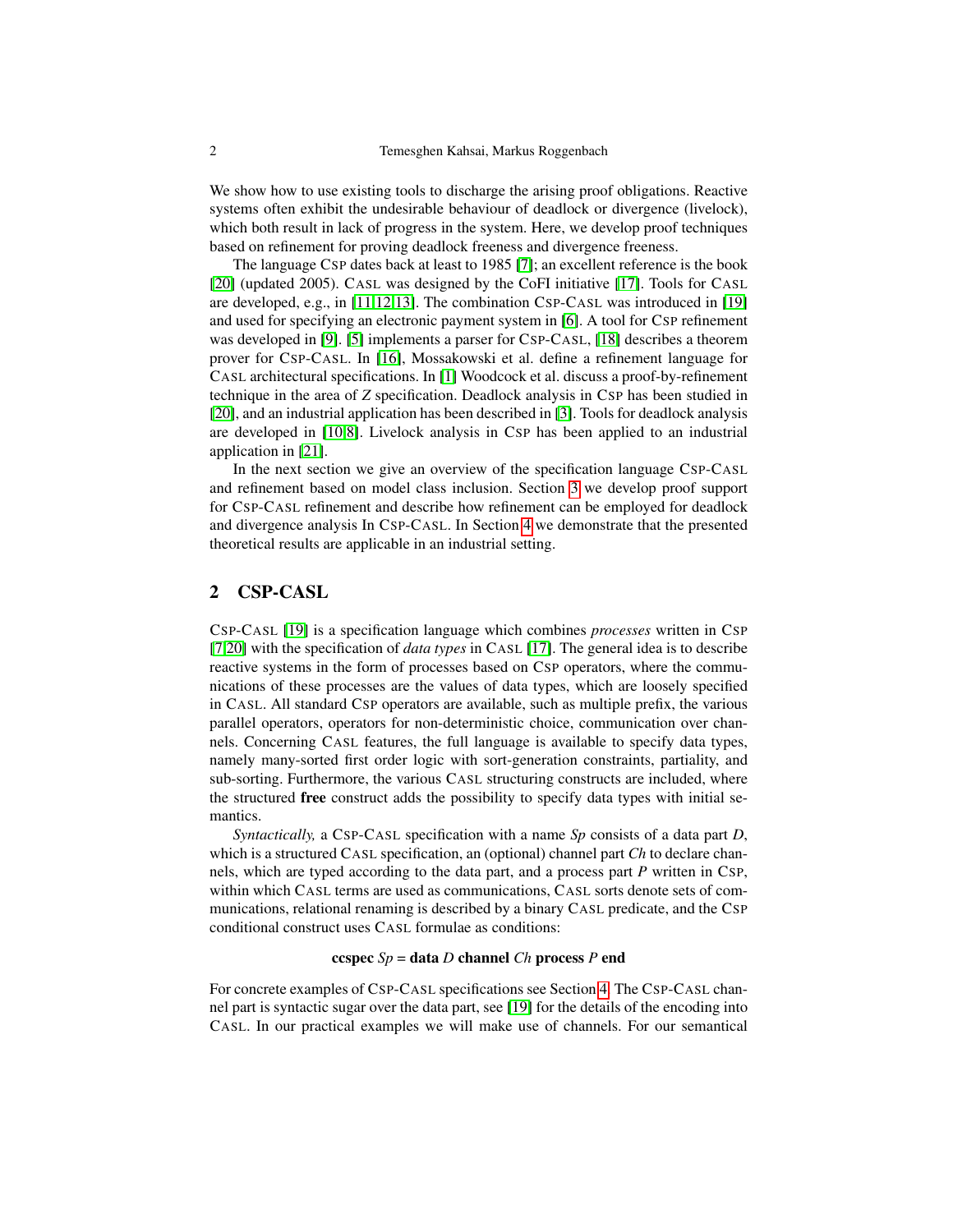considerations, however, we will study specifications only without channels. We often write such specifications shortly as  $Sp = (D, P)$ .

*Semantically,* a CSP-CASL specification  $Sp = (D, P)$  is a family of process denotations for a CSP process, where each model of the data part *D* gives rise to one process denotation. CSP-CASL has a 2-steps semantics. In the first step we construct for each CASL model  $M \in \text{Mod}(D)$  a CSP process  $[P]_M$ , which communicates in an alphabet  $A(M)$  constructed out of the CASL model M. In the second step we point-wise apply a denotational CSP semantics. This translates a process  $[P]_M$  into its denotation  $d_M$  in the semantic domain of the chosen CSP model. The overall semantical construction is written  $([[P]_M]_{CSP})_{M \in \mathbf{Mod}(D)}$ . For a denotational CSP model with domain  $D$ , the semantic domain of CSP-CASL consists of families of process denotations  $d_M \in \mathcal{D}$  over some index set *I*,  $(d_M)_{M \in I}$ , where *I* is a class of CASL models over the same signature.

CSP-CASL refinement is based on refinements developed in the context of the single languages CSP and CASL. Intuitively, a refinement step, which we write here as ' $\sim$ ', reduces the number of possible implementations. Concerning data, this means a reduced model class, concerning processes this mean less non-deterministic choice:

<span id="page-2-0"></span>Definition 1 (Model class inclusion). *For families*  $(d_M)_{M \in I}$  *and*  $(d'_{M'})_{M' \in I'}$  *of process denotations we write*  $(d_M)_{M \in I} \leadsto_{\mathcal{D}} (d'_{M'})_{M' \in I'}$  *iff*  $I' \subseteq I \land \forall M' \in I' : d_{M'} \sqsubseteq_{\mathcal{D}} d'_{M'}$ .

Here,  $I' \subseteq I$  denotes inclusion of model classes over the same signature, and  $\subseteq_{\mathcal{D}}$  is the refinement notion in the chosen CSP model  $D$ . In the traces model  $T$  we have for instance  $P \sqsubseteq_T P' \Leftrightarrow$  *traces*(*P'*)  $\subseteq$  *traces*(*P*), where *traces*(*P*) and *traces*(*P'*) are prefixed closed sets of traces. Here we follow the CSP convention, where P' refines P is written as  $P \sqsubseteq_{\mathcal{D}} P'$ , i.e. the more specific process is on the right-hand side of the symbol. The definitions of CsP refinements for  $D \in \{T, N, \mathcal{F}, \mathcal{I}, \mathcal{U}\}\)$ , c.f. [\[20\]](#page-14-4), which are all based on set inclusion, yield that CSP-CASL refinement is a preorder.

Given CSP-CASL specifications  $Sp = (D, P)$  and  $Sp' = (D', P')$ , by abuse of notation we also write  $(D, P) \rightsquigarrow_{\mathcal{D}} (D', P')$  if the above refinement notion holds for the denotations of  $Sp$  and  $Sp'$ , respectively.

On the syntactic level of specification text, we additionally define the notions of data refinement and process refinement in order to characterize situations, where one specification part remains constant. In a *data refinement*, only the data part changes:

$$
\left\{\n \begin{array}{c}\n \text{data } D \text{ process } P \text{ end} \\
 \text{data } D' \text{ process } P \text{ end}\n \end{array}\n \right\}\n \quad \text{if} \quad\n \left\{\n \begin{array}{c}\n 1. \ \Sigma(D) = \Sigma(D'), \\
 2. \ \text{Mod}(D') \subseteq \text{Mod}(D)\n \end{array}\n \right.
$$

Here,  $\Sigma(D)$  denotes the CASL signature of *D*. As in a data refinement the process part remains the same, there is no need to annotate data refinement with a specific process model: all CSP refinements notions are reflexive. In a *process refinement*, the data part is constant:

$$
\left\{\begin{array}{l}\text{data } D \text{ process } P \text{ end } \\ \stackrel{\text{proc}}{\sim p} \\ \text{data } D \text{ process } P' \text{ end}\end{array}\right\} \quad \text{if} \quad \left\{\begin{array}{l}\text{for all } M \in \text{Mod}(D) : \\ \left[\llbracket P \rrbracket_M \rrbracket_{\text{CSP}} \sqsubseteq_{\mathcal{D}} \left[\llbracket P' \rrbracket_M \rrbracket_{\text{CSP}}\right]\end{array}\right.
$$

Clearly, both these refinements are special forms of CSP-CASL refinement in general.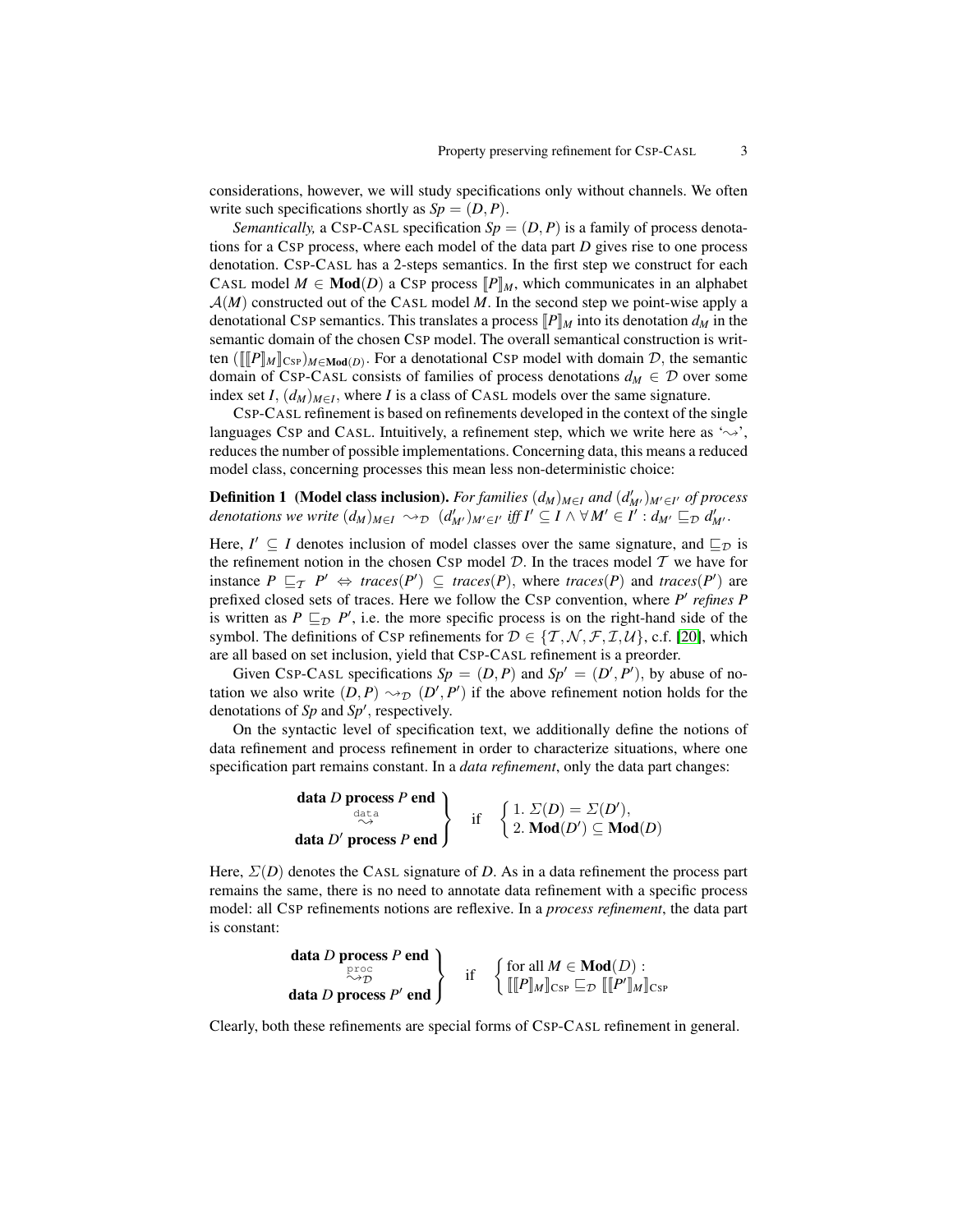# <span id="page-3-0"></span>3 A basic theory of CSP-CASL refinement

In this section we develop proof support for CSP-CASL refinement, and theories of how to analyse CSP-CASL specifications.

### 3.1 Proof Support

Proof support for the CSP-CASL refinement is based on a decomposition theorem. This decomposition theorem gives rise to a proof method for CSP-CASL, namely, we study CSP-CASL refinement in terms of CASL refinement and CSP refinement separately. With regard to CSP-CASL refinement, data turns out to dominate the processes: While any CSP-CASL refinement can be decomposed into first a data refinement followed by a process refinement, there is no such decomposition result possible for the reverse order. This insight is in accordance with the 2-step semantics of CSP-CASL, where in the first step we evaluate the data part and only in the second step apply the process semantics.

<span id="page-3-1"></span>First, we present our positive result concerning decomposition:

**Theorem 1.** Let  $Sp = (D, P)$  and  $Sp' = (D', P')$  be CSP-CASL specifications, where D *and D'* are data specifications over the same signature. Let  $(D', P)$  be a new CSP-CASL specification. For these three specifications holds:  $(D, P) \rightsquigarrow_{\mathcal{D}} (D', P')$  iff  $(D, P) \stackrel{\text{data}}{\leadsto}$  $(D', P)$  and  $(D', P) \stackrel{proc}{\leadsto} D(D', P').$ 

This result forms the basis for the CSP-CASL tool support developed in [\[18\]](#page-14-12). In order to prove that a CSP-CASL refinement  $(D, P) \rightsquigarrow_{\mathcal{D}} (D', P')$  holds, first one uses proof support for CASL [\[13\]](#page-14-8) alone in order to establish  $\text{Mod}(D') \subseteq \text{Mod}(D)$ . Independently of this, one has then to check the process refinement  $P \sqsubseteq_{\mathcal{D}} P'$ . In principle, the latter step can be carried out using CSP-Prover, see e.g. [\[9\]](#page-14-10). The use of CSP-Prover, however, requires the CASL specification  $D'$  to be translated into an alphabet of communications. The tool CSP-CASL-Prover [\[18\]](#page-14-12) implements this translation and also generates proof support for theorem proving on CSP-CASL.

Changing the order in the above decomposition theorem, i.e., to first perform first a process refinement followed by a data refinement, however, is not possible in general. Often, process properties depend on data, as the following counter example illustrates, in which we have:  $(D, P) \rightsquigarrow_{\mathcal{T}} (D', P')$  but  $(D, P) \not\rightsquigarrow_{\mathcal{T}} (D, P')$ . Consider the three Csp-CASL specifications ABS, MID and CONC, where MID consists of the data part of ABS and the process part of CONC:

| $ccspec$ ABS =           | $ccspec MID =$                       | $ccspec$ CONC =                |
|--------------------------|--------------------------------------|--------------------------------|
| data                     | data                                 | data                           |
| sorts $S$                | sort $S$                             | sort $S$                       |
| <b>ops</b> $a, b : S$ ;  | <b>ops</b> $a, b : S$ ;              | <b>ops</b> $a, b : S$ ;        |
| process                  | process                              | axiom $a = b$                  |
| $P = a \rightarrow Stop$ | $Q = a \rightarrow Stop \mid a \mid$ | process                        |
| end                      | $b \rightarrow Stov$                 | $R = a \rightarrow Stop  [a] $ |
|                          | end                                  | $b \rightarrow Stop$           |
|                          |                                      | end                            |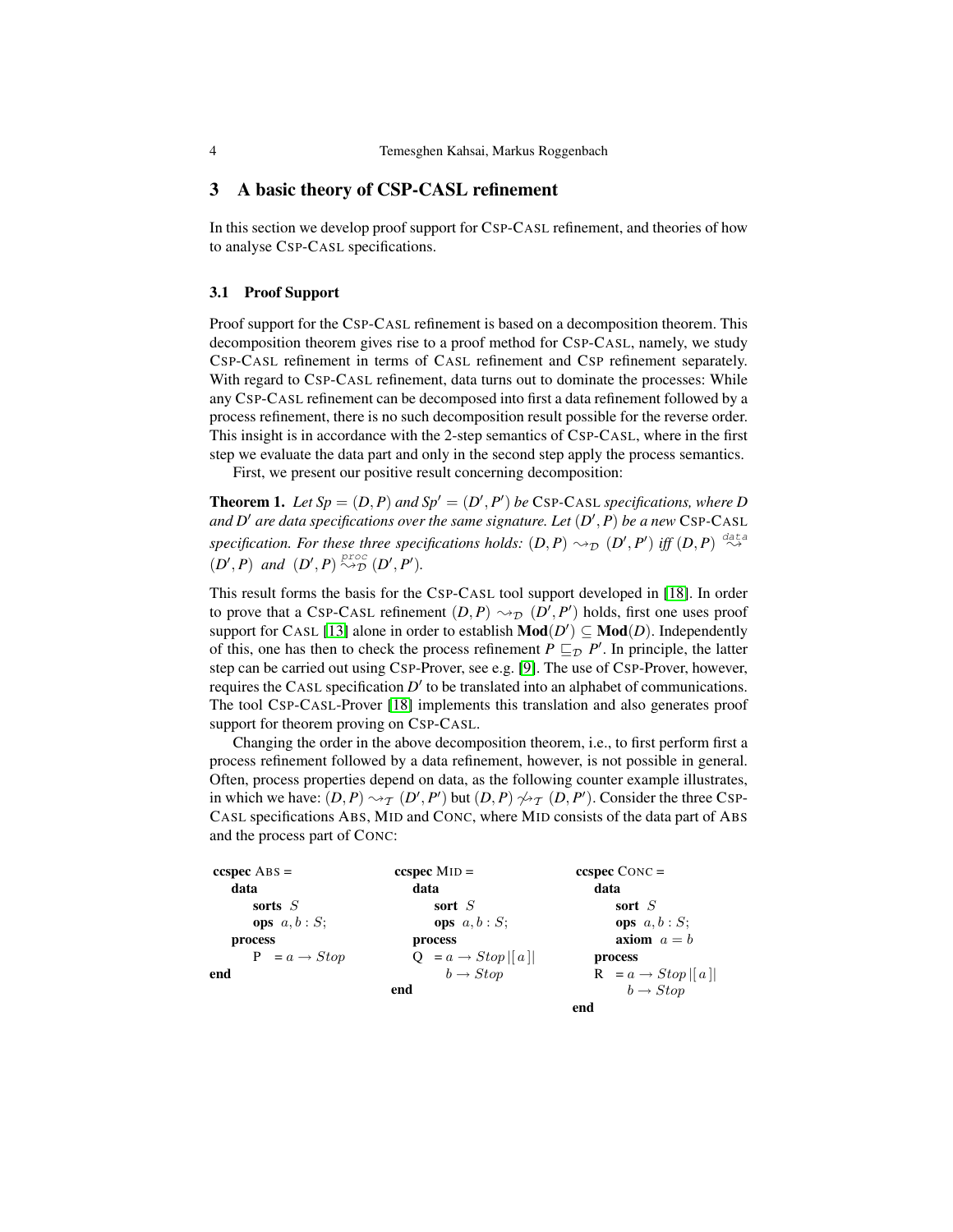Let *N* be a CASL model of the data part  $D_{\text{ABS}}$  of ABS with  $N(S) = \{\#, *\}, N(a) =$  $\#$ ,  $N(b) = *$ . Concerning the process denotations in the traces model T relatively to N, for ABS we obtain the denotation<sup>[1](#page-4-0)</sup>  $d_{\text{ABS}} = \{ \langle \rangle, \langle \# \rangle \}$ . In MID, the alphabetized parallel operator requires synchronization only w.r.t. the event *a*. As  $N \models \neg a = b$ , the rhs of the parallel operator, which is prepared to engage in *b*, can proceed with *b*, which yields the trace  $\langle \ast \rangle$  in the denotation. The lhs, however, which is prepared to engage in *a*, does not find a partner for synchronization and therefore is blocked. This results in the denotation  $d_{\text{MID}} = \{\langle \rangle, \langle * \rangle\}$ . As  $d_{\text{MID}} \not\subseteq d_{\text{ABS}}$ , we have ABS  $\not\sim_{\mathcal{T}}$  MID.

In CONC, the axiom  $a = b$  prevents N to be a model of the data part. This makes it possible to establish ABS  $\rightsquigarrow$  T CONC over the traces model T. Using Theorem [1,](#page-3-1) we first prove the data refinement: CONC adds an axiom to ABS – therefore,  $D_{\text{ABS}}$  refines to  $D_{\text{CONC}}$  with respect to CASL; concerning the process refinement, using the equation *a* = *b* and the step law for generalized parallel, we obtain  $a \rightarrow Stop || a || b \rightarrow Stop = T$  $a \rightarrow Stop \mid a \mid a \rightarrow Stop = \tau a \rightarrow (Stop \mid a \mid Stop) = \tau a \rightarrow Stop - thus, over D_{CONC}$ the process parts of ABS CONC are semantically equivalent and therefore in refinement relation over the traces model  $T$ .

#### <span id="page-4-1"></span>3.2 Analysis for Deadlock Freeness

In this section we show how to analyse deadlock freeness in the context of CSP-CASL. To this end, first we recall how deadlock is characterized in CSP. Then we define what it means for a CSP-CASL specification to be deadlock free. Finally, we establish a proof technique for deadlock freeness based on CSP-CASL refinement, which turns out to be complete.

In the CSP context, the stable failures model  $\mathcal F$  is best suited for deadlock analysis. The stable failures model  $\mathcal F$  records two observations on processes: the first observation is the set of traces a process can perform, this observation is given by the semantic function *traces*; the second observation are the so-called stable failures, given by the semantic function *failures*. A failure is a pair  $(s, X)$ , where *s* represents a trace that the process can perform, after which the process can refuse to engage in all events of the set *X*. We often write  $(T, F)$  for such a pair of observations, *T* denoting the set of traces and *F* denoting the set of stable failures. Deadlock is represented by the process *STOP*. Let *A* be the alphabet. Then the process *STOP* has

$$
(\{\langle\rangle\}, \{(\langle\rangle, X) \mid X \subseteq A^{\checkmark}\}) \in \mathcal{P}(A^{*\checkmark}) \times \mathcal{P}(A^{*\checkmark} \times \mathcal{P}(A^{\checkmark}))
$$

as its denotation in  $F$ , i.e., the process *STOP* can perform only the empty trace, and after the empty trace the process *STOP* can refuse to engage in all events. Here,  $\checkmark \notin A$  is a special event denoting successful termination,  $A^{\checkmark} = A \cup {\checkmark}$ , and  $A^{*\checkmark} = A^* \cup A^* \cap {\checkmark}$ is the set of all traces over *A* possibly ending with  $\checkmark$ . In CSP, a process *P* is considered to be deadlock free, if the process *P* after performing a trace *s* never becomes equivalent to the process *STOP*. More formally: A process *P* is deadlock-free in CSP iff

$$
\forall s \in A^*. (s, A^{\checkmark}) \notin failures(P).
$$

<span id="page-4-0"></span> $1$  For the sake of readability, we write the element of the carrier sets rather than their corresponding events in the alphabet of communications.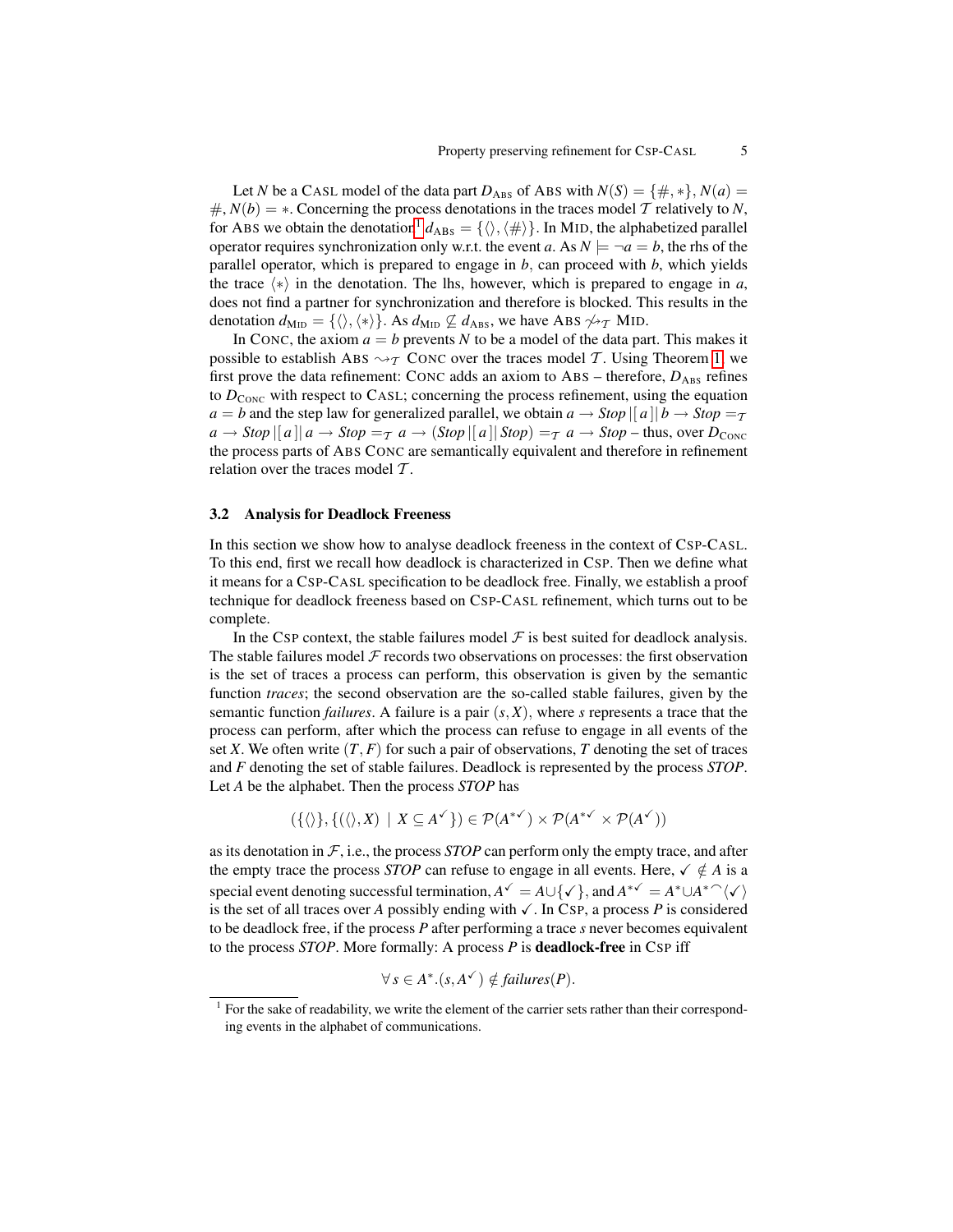This definition is justified, as in the model  $\mathcal F$  the set of stable failures is required to be closed under subset-relation:  $(s, X) \in failures(P) \land Y \subseteq X \Rightarrow (s, Y) \in failures(P)$ . In other words: Before termination, the process *P* can never refuse all events; there is always some event that *P* can perform.

A CSP-CASL specification has a family of process denotations as its semantics. Each of these denotations represents a possible implementation. We consider a CSP-CASL specification to be deadlock free, if it enforces all its possible implementations to have this property. On the semantical level, we capture this idea as follows:

**Definition 2.** Let  $(d_M)_{M \in I}$  be a family of process denotations over the stable failures *model, i.e.,*  $d_M = (T_M, F_M) \in \mathcal{F}(\mathcal{A}(M))$  *for all*  $M \in I$ .

- $\vdash d_M$  *is deadlock free if*  $(s, X) \in F_M$  *and*  $s \in A(M)^*$  *implies that*  $X \neq A(M)^*$ .
- <span id="page-5-1"></span> $\sim$   $(d_M)_{M \in I}$  is deadlock free if for all  $M \in I$  it holds that  $d_M$  is deadlock-free.

Deadlock can be analyzed trough refinement checking; that is an implementation is deadlock-free if it is the refinement of a deadlock free specification:

**Theorem 2.** Let  $(d_M)_{M \in I} \rightsquigarrow_{\mathcal{F}} (d_M')_{M' \in I'}$  be a refinement over  $\mathcal F$  between two families *of process denotations. If*  $(d_M)_{M \in I}$  *is deadlock-free, then so is*  $(d'_{M'})_{M' \in I'}$ .

Following an idea from the CSP context, we formulate the most abstract deadlock free CSP-CASL specification over a subsorted CASL signature  $\Sigma = (S, TF, PF, P, \leq)$ – see [\[17\]](#page-14-2) for the details – with a set of sort symbols  $S = \{s_1, \ldots, s_n\}, n \ge 1$ :

ccspec DF $_{\Sigma}$  = **data** ... declaration of  $\Sigma$  ... **process**  $DF_S = \prod_{s:S} (x : s \rightarrow DF_S) \sqcap Skip$ end

<span id="page-5-0"></span>Here, the process  $x : s \to DF_S$  internally chooses an element *x* from the sort *s*, engages in it, and then behaves like *DFS*. We observe:

**Lemma 1.** DF $_{\Sigma}$  *is deadlock free.* 

*Proof.* Let  $(d_M)_{M \in I}$  be the denotation of DF<sub>Σ</sub> over the stable-failures model, where  $d_M = (T_M, F_M)$ . For all  $M \in I$  holds:  $T_M = \mathcal{A}(M)^*$  and  $F_M = \{(t, X) \mid t \in I\}$  $\mathcal{A}(M)^*, X \subseteq \mathcal{A}(M) \vee \exists a \in \mathcal{A}(M)$ .  $X \subseteq \mathcal{A}(M)^{\checkmark} - \{a\}\} \cup \{(t \cap \langle \checkmark \rangle, Y) \mid t \in$  $\mathcal{A}(M)^{*}, Y \subseteq \mathcal{A}(M)^{\checkmark}$ .

This result on  $DF_{\Sigma}$  extends to a complete proof method for deadlock freeness in CSP-CASL:

**Theorem 3.** *A* CSP-CASL *specification*  $(D, P)$  *is deadlock free iff*  $DF_{\Sigma} \rightsquigarrow_{\mathcal{F}} (D, P)$ . *Here,*  $\Sigma$  *is the signature of D.* 

*Proof.* If  $DF_{\Sigma} \rightsquigarrow_{\mathcal{F}} (D, P)$ , Lemma [1](#page-5-0) and Theorem [2](#page-5-1) imply that  $(D, P)$  is deadlock free. Now let  $(D, P)$  be deadlock free. We apply Theorem [1](#page-3-1) to our proof goal DF<sub> $\Sigma \rightsquigarrow_{\mathcal{F}}$ </sub> (*D*, *P*) and decompose it into a data refinement and a process refinement. The data refinement holds, as the model class of  $DF_\Sigma$  consists of all CASL models over  $\Sigma$ . The process refinement holds thanks to the semantics of  $DF_\Sigma$  as given in the proof of Lemma [1.](#page-5-0)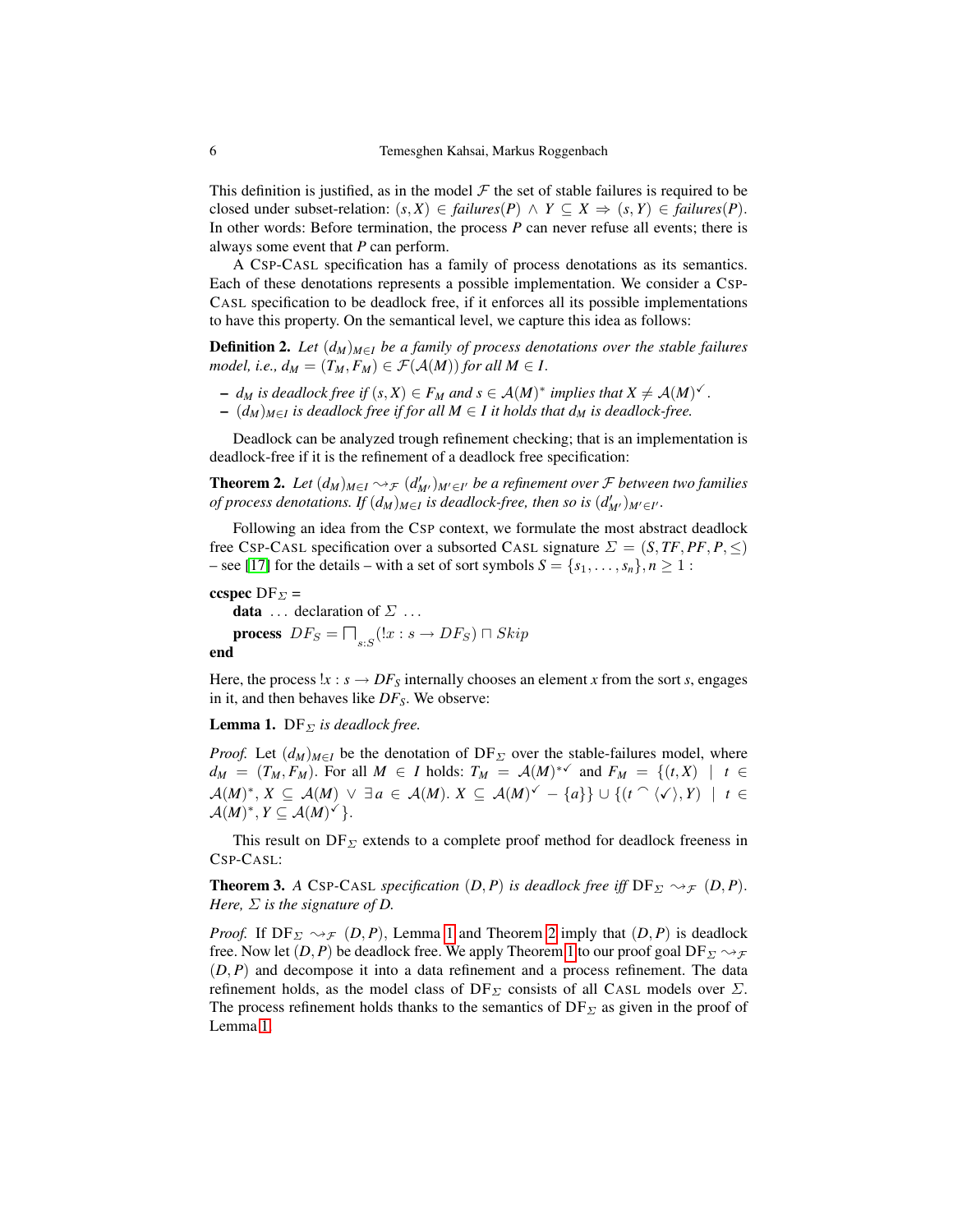#### <span id="page-6-2"></span>3.3 Analysis for Divergence Freeness

For concurrent systems, divergence (or livelock) is regarded as an individual starvation, i.e., a particular process is prevented from engaging in any actions. For CSP, the failures/divergences model  $\mathcal N$  is considered best to study systems with regard to divegence. The CSP process **div** represents this phenomenon: immediately, it can refuse every event, and it diverges after any trace. **div** is the least refined process in the  $\subseteq_{\mathcal{N}}$  model. The main sources for divergence in CSP are *hiding* and ill-formed recursive processes.

In the failures/divergences model  $N$ , a process is modeled as a pair  $(F, D)$ . Here, *F* represents the *failures*, while *D* collects all *divergences*. Let *A* be the alphabet. The process div has

$$
(A^{*\checkmark}\times\mathcal P(A^{\checkmark}),A^{*\checkmark})\in\mathcal P(A^{*\checkmark}\times\mathcal P(A^{\checkmark}))\times\mathcal P(A^{*\checkmark})
$$

as its semantics over  $N$ .

Following these ideas, we define what it means for a CSP-CASL specification to be divergence free: Essentially, after carrying out a sequence of events, the denotation shall be different from div.

**Definition 3.** Let  $(d_M)_{M \in I}$  be a family of process denotations over the failure diver*gence model, i.e,*  $d_M = (F_M, D_M) \in \mathcal{N}(\mathcal{A}(M))$  *for all*  $M \in I$ .

- *A denotation d<sup>M</sup> is* divergence free *iff one of the following conditions holds:* C1. ∀*s* ∈  $A(M)^*$ . {(*t*, *X*) | (*s*  $\cap$  *t*, *X*) ∈ *F<sub>M</sub>*}  $\neq$   $A(M)^*$   $\times$   $\mathcal{P}(A(M)^*)$ **C2.** ∀ *s* ∈  $A(M)^*$ .{*t* | (*s*  $\cap$ *t*) ∈ *D*}  $\neq$   $A(M)^*$ <sup> $\checkmark$ </sup>.
- $\sim$   $(d_M)_{M \in I}$  *is* **divergence free** *if for all M* ∈ *I it holds that*  $d_M$  *is divergence free.*

Like in the case of analysis for deadlock freeness, also the analysis for divergence freeness can be checked trough refinement, this time over the model  $N$ .

<span id="page-6-1"></span>**Theorem 4.** Let  $(d_M)_{M \in I} \leadsto_{\mathcal{N}} (d'_{M'})_{M' \in I'}$  be a refinement over  $\mathcal N$  between two fam*ilies of process denotations. Let*  $(d_M)_{M \in I}$  *be divergence free. Then*  $(d'_{M'})_{M' \in I'}$  *is divergence free.*

As for the analysis of deadlock freeness we formulate the least refined divergence free CSP-CASL specification over a CASL signature  $\Sigma$  with a set of sort of symbols  $S = \{s_1, \ldots, s_n\}, n \geq 1.$ 

ccspec  $\text{DIVF}_{\Sigma} =$ **data** ... declaration of  $\Sigma$  ... **process**  $Div F = (Stop \sqcap Skip) \sqcap (\Box_{s:S} ?x : s \rightarrow Div F)$ end

*DivF* may deadlock at any time, it may terminate successfully at any time, or it may perform any event at any time, however, it will not diverge. Figure 1 shows  $\text{DIVF}_{\Sigma}$  as a labelled transition system. One can easily see that this transition system does not have a path of infinite silent actions  $\tau$ . Here,  $[s_i]$  denotes the collection of events constructed over the sort *s<sup>i</sup>* . This observation is reflected in the following lemma:

<span id="page-6-0"></span>**Lemma 2.** DIVF $_{\Sigma}$  *is divergence free.*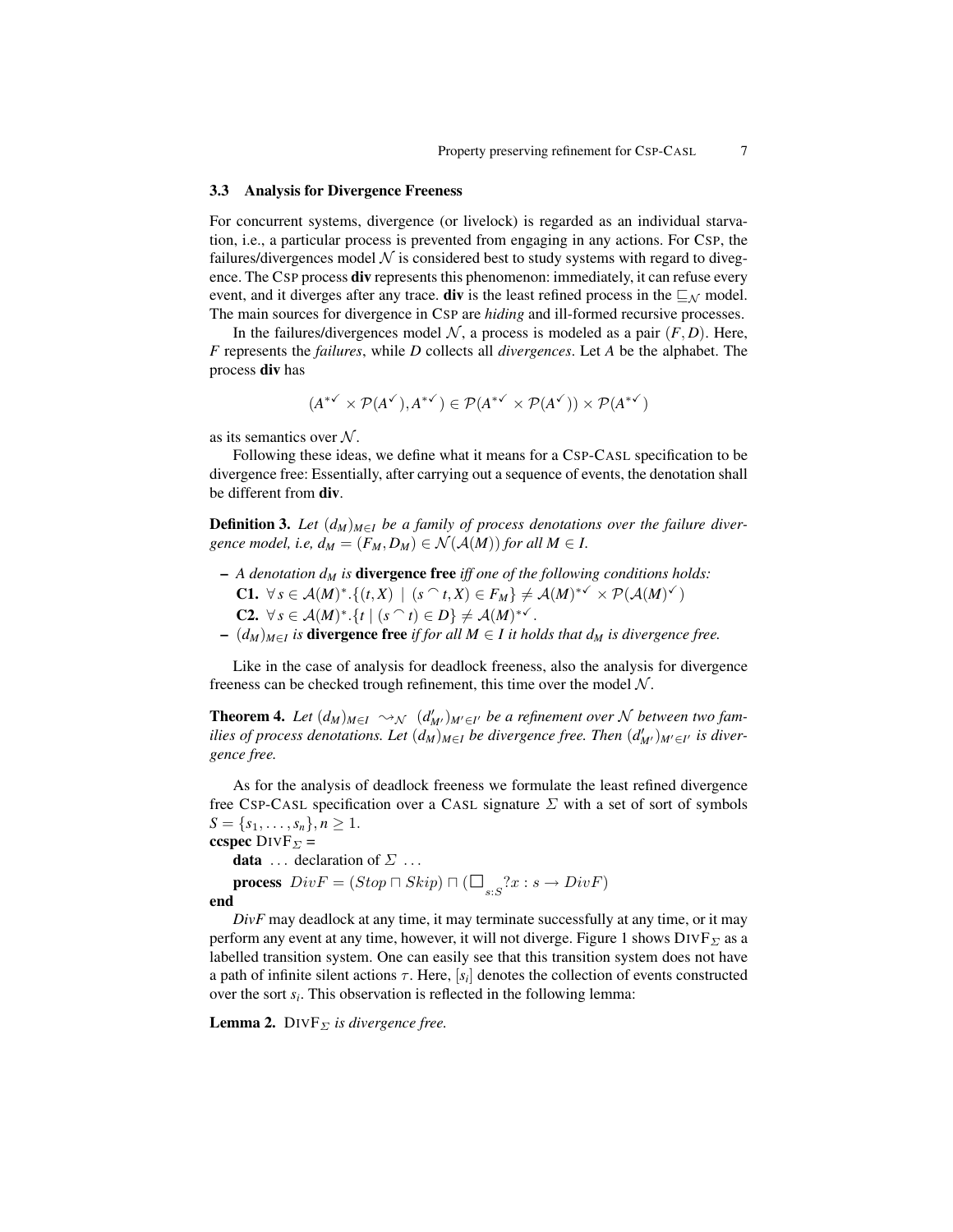

Fig. 1. An LTS version of  $DIVF_{\Sigma}$ .

*Proof.* Let  $(d_M)_{M \in I}$  be the semantics of DIVF<sub>S</sub> over the failures/divergences model N where  $d_M = (F_M, D_M) \in \mathcal{N}(\mathcal{A}(M))$ . For all models M holds:  $F_M = \mathcal{A}(M)^{*\checkmark} \times$  $P(A(M)^{\checkmark})$  and  $D_M = \emptyset$ . Thus,  $DivF_{\Sigma}$  is divergence free thanks to conditions **C.2**.

Putting things together, we obtain a complete proof method for divergence freedom of CSP-CASL specifications:

**Theorem 5.** *A* CSP-CASL *specification*  $(D, P)$  *is divergence free iff*  $\text{DIVF}_{\Sigma} \rightsquigarrow_{\mathcal{F}} (D, P)$ . *Here* Σ *is the signature of D.*

*Proof.* If  $DIVF_{\Sigma} \rightsquigarrow_{\mathcal{N}} (D, P)$ , Lemma [2](#page-6-0) and Theorem [4](#page-6-1) imply that  $(D, P)$  is divergence free. Now let  $(D, P)$  be divergence free. Assume that  $\neg(DIVF_{\Sigma} \rightsquigarrow_{\mathcal{N}} (D, P))$ . As the data part of DIVF refines to *D*, with our decomposition theorem [1](#page-3-1) we can conclude that  $\neg((D, DivF) \stackrel{\text{proc}}{\rightsquigarrow} (D, P)).$  Let  $(d_M)_{M \in \text{Mod}(D)}$  be the semantics of  $(D, DivF)$ , where  $d_M = (F_M, D_M)$ . Let  $(d'_M)_{M \in \text{Mod}(D)}$  be the semantics of  $(D, P)$ , where  $d'_M = (F'_M, D'_M)$ . By definition of process refinement there exists a model  $M \in Mod(D)$  such that  $F'_M \nsubseteq F_M$  or  $D'_M \nsubseteq D_M$ . As  $F'_M = \mathcal{A}(M)^{* \checkmark} \times \mathcal{P}(\mathcal{A}(M)^{\checkmark})$ , see the proof of Lemma [2,](#page-6-0) we know that  $F'_M \subseteq F_M$  holds. Therefore, we know that  $D'_M \nsubseteq D_M$ . As  $D_M = \emptyset$ , there exists a trace  $t \in D_M$  not ending with  $\checkmark$ , as the healthiness condition *D*3 of the failures/divergences model asserts that for any trace  $u' = u \cap \langle v \rangle \in D_M$  also  $u \in D_M$ . Applying healthiness condition *D*1 we obtain  $t \uparrow t' \in D_M$  for all  $t' \in A(M)^*$ <sup>V</sup>. Hence,  $d'_{m}$  is not divergence free, as  $D'_{M}$  violates **C.2** – contradiction to  $(D, P)$  divergence free.

## 3.4 Refinement with Change of Signature

Until now we have analyzed properties of specifications based on a notion of refinement over the same signature. Often, in a refinement step, it is the case that the signature changes. In this section we sketch a first idea of how a theory of refinement with change of signature might look like. In a CSP-CASL institution as discussed in [\[15\]](#page-14-19), the *semantics* of refinement under change of signature is merely a consequence of our above Definition [1.](#page-2-0) The aim of this section, however, is to provide a *proof rule* for such a setting. For simplicity, we consider embeddings only and restrict ourselves to the traces model  $\mathcal T$ .

A subsorted CASL signature  $\Sigma = (S, TF, PF, P, \leq)$  consists of a set of sort symbols *S*, a set of total functions symbols *TF*, a set of partial function symbols *PF*, a set of predicate symbols *P*, and a reflexive and transitive subsort relation  $\leq \leq S \times S$  – see [\[17\]](#page-14-2) for details.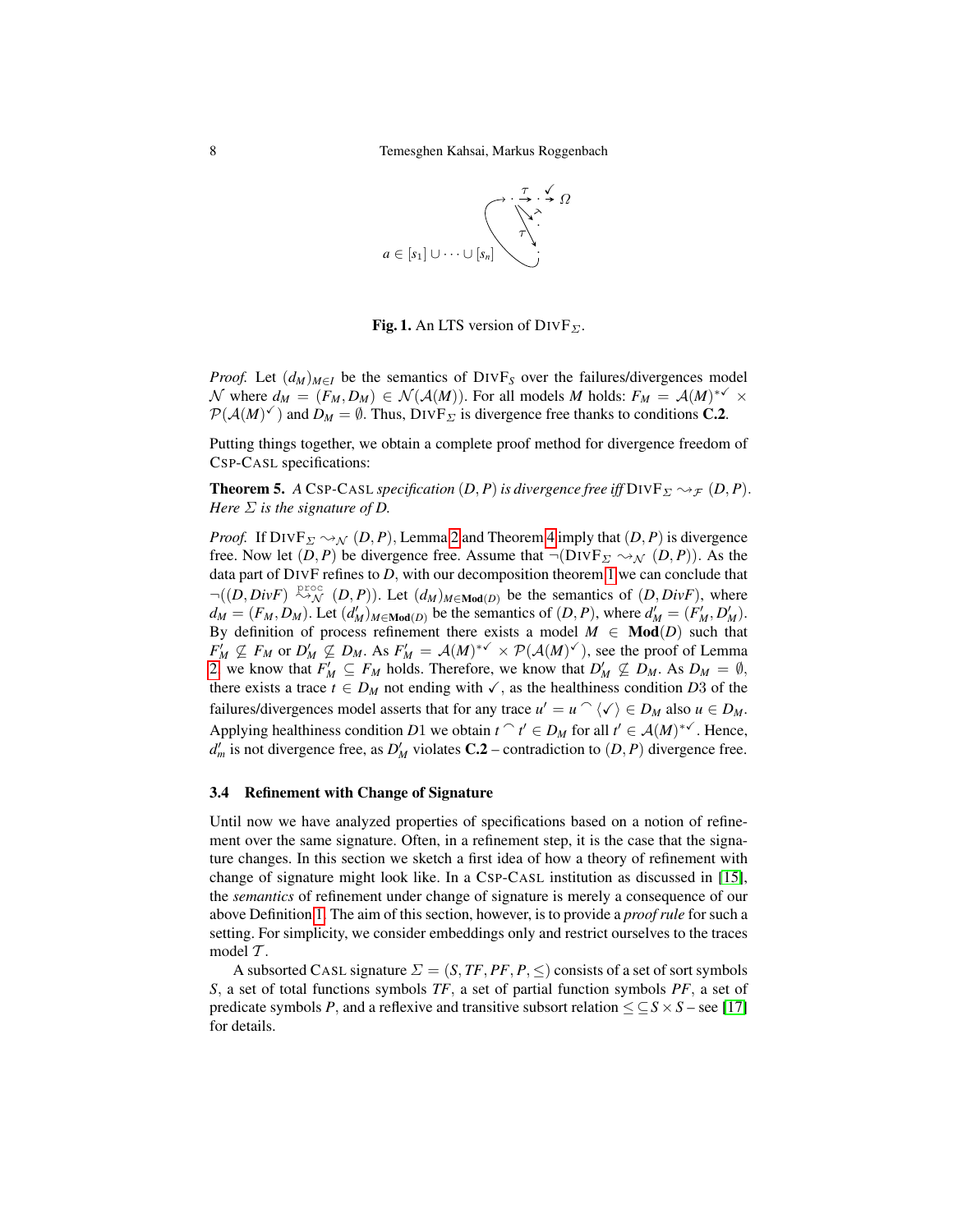**Definition 4.** We say that a signature  $\Sigma = (S, TF, PF, P, \leq)$  is **embedded into** a sig*nature*  $\Sigma' = (S', TF', PF', P', \leq')$  *if*  $S \subseteq S', TF \subseteq TF', PF \subseteq PF', P \subseteq P'$ , and *additionally the following conditions regarding subsorting hold:*

preservation and reflection  $\leq = \leq' \cap (S \times S)$ . weak non-extension *For all sorts*  $s_1, s_2 \in S$  *and*  $u' \in S'$ :

*if*  $s_1 \neq s_2$  *and*  $s_1$ ,  $s_2 \leq' u'$  *then there exists*  $t \in S$  *with*  $s_1$ ,  $s_2 \leq t$  *and*  $t \leq' u$ . sort condition  $S' \subseteq \{s' \in S' \mid \exists s \in S : s' \leq s\}.$ 

We write  $\sigma : \Sigma \to \Sigma'$  for the induced map from  $\Sigma$  to  $\Sigma'$ , where  $\sigma(s) = s$ ,  $\sigma(f) =$  $f, \sigma(p) = p$  for all sort symbols  $s \in S$ , function symbols  $f \in TF \cup PF$  and predicate symbols  $p \in P$ .

The conditions 'preservation and reflection' and 'weak non-extension' are inherited from the CSP-CASL design, see [\[19\]](#page-14-1). The 'sort condition' ensures that reducts are defined, see Lemma [3.](#page-8-0) In a development process, these conditions allow one to refine the type system by the introduction of new subsorts. Operation symbols and predicate symbols can be added without restriction.

Let  $\Sigma = (S, TF, PF, P, \leq)$  be embedded into  $\Sigma' = (S', TF', PF', P', \leq'),$  then every  $\Sigma'$ -model *M'* defines a the *reduct*  $\Sigma$ -model *M'*  $|_{\sigma}$ , such that  $(M' |_{\sigma})_s = M'(\sigma(s)) =$  $M'_{s}$ ,  $(M' \mid_{\sigma})_f = M'(\sigma(s)) = M'_{f}$ , and  $(M' \mid_{\sigma})_p = M'(\sigma(s)) = M'_{p}$  for all sort symbols *s* ∈ *S*, function symbols  $f$  ∈ *TF* ∪ *PF* and predicate symbols  $p$  ∈ *P*. On the alphabet level, the map  $\sigma$  induces an injective map  $\sigma_{M'}^{\mathcal{A}}$  :  $\mathcal{A}(M' \mid \sigma) \to \mathcal{A}(M')$ , where  $\sigma_{M}^{\mathcal{A}}([(s,x)]_{\sim_{M'|_{\sigma}}} = [(\sigma^S(s),x)]_{\sim_{M'}}$  – see [\[19\]](#page-14-1) for the definition of  $\sim$  . In the following, we will make use of the partial inverse  $\hat{\sigma}_{M'}^{\mathcal{A}}$ :  $\mathcal{A}(M') \to ?$   $\mathcal{A}(M' \mid_{\sigma})$  of this map. In [\[13\]](#page-14-8) it is shown that, given an injective map, the canonical extension of its partial inverse to trace sets preserves the healthiness conditions in the traces model  $T$ . Applying this result to our setting, we obtain:

$$
T' \in \mathcal{T}(\mathcal{A}(M')) \Rightarrow \hat{\sigma}_{M'}^{\mathcal{A}}(T') \in \mathcal{T}(\mathcal{A}(M' \mid_{\sigma})).
$$

This allows us to lift the maps  $\hat{\sigma}_{M'}^{\mathcal{A}}$  to the domain of the traces model and we can define:

**Definition 5 (Refinement with change of signature).** Let  $\Sigma$  and  $\Sigma'$  be signatures *such that*  $\Sigma$  *is embedded into*  $\Sigma'$ *. Let*  $\sigma : \Sigma \to \Sigma'$  *be the induced signature morphism from*  $\Sigma$  *to*  $\Sigma'$ *. Let*  $(d_M)_{M \in I}$  *and*  $(d_M')_{M' \in I'}$  *be a families of process denotations over*  $\Sigma$ and  $\Sigma'$ , *respectively.* 

<span id="page-8-0"></span>
$$
d_M \rightsquigarrow_{\mathcal{T}}^{\sigma} d'_{M'} \Leftrightarrow I'|_{\sigma} \subseteq I \wedge \forall M' \in I': d_{M'|_{\sigma}} \sqsubseteq_{\mathcal{T}} \hat{\sigma}^{\mathcal{A}}_{M'}(d'_{M'}).
$$

Here,  $I' \big|_{\sigma} = \{ M' \big|_{\sigma} \mid M' \in I' \}$ , and  $\sqsubseteq_{\mathcal{T}}$  denotes CSP traces refinement. Figure 3 summarize the overall idea of refinement with change of signature. Thanks to the 'sort condition' we have:

**Lemma 3.** In the above setting, the elements  $\hat{\sigma}_{M}^{A}$  ( $d'_{M'}$ ) are defined over the model T.

<span id="page-8-1"></span>Let  $Sp = (D, P)$  and  $Sp' = (D', P)$  be two specifications where the signature of *D* is embedded into the signature of  $D'$  and the process parts are syntactically identical. We say that there is a *data refinement with hiding* from Sp to Sp', in signs Sp  $\stackrel{\text{data}}{\leadsto_{\sigma}}$  Sp', if **Mod** $(D')|_{\sigma} \subseteq \textbf{Mod}(D)$ .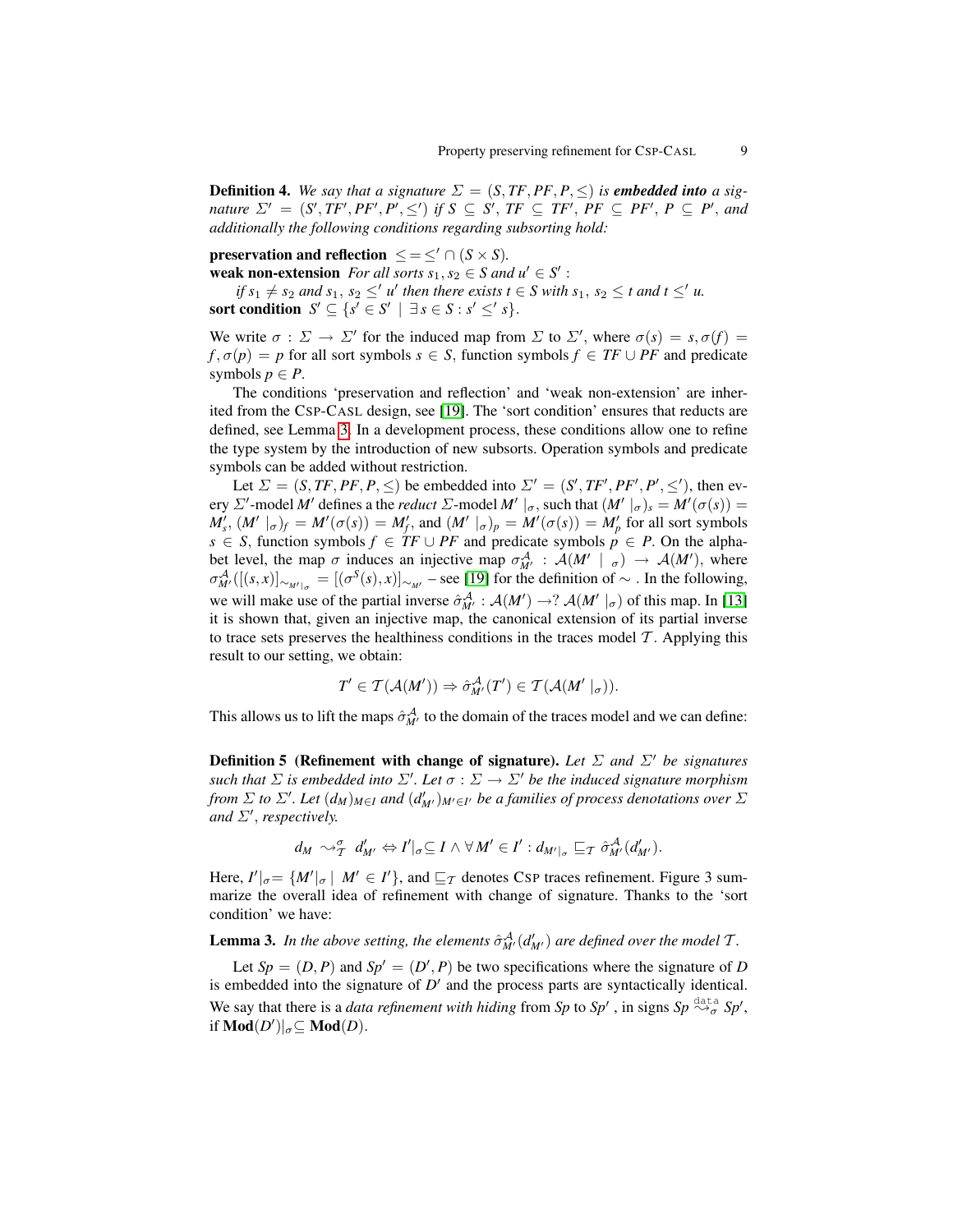

Fig. 2. Refinement with change of signature

**Theorem 6.** Let  $Sp = (D, P)$  and  $Sp' = (D', P')$  be CSP-CASL specifications, such *that the signature of D is embedded into the signature of D'. Then*  $(D, P) \stackrel{\text{data}}{\leadsto_{\sigma}} (D', P)$  $and (D', P) \stackrel{proc}{\sim} \tau (D', P')$  *imply*  $(D, P) \sim_{\tau}^{\sigma} (D', P').$ 

*Proof.* (Sketch) Similar to [\[14\]](#page-14-20), we prove a *reduct property* by structural induction, namely  $trace([\![P]\!]_{M'_{\sigma}}[a_1/x_1,...,a_k/x_k]) = \hat{\sigma}_{M'}^{\mathcal{A}}([\![P]\!]_{M'}[\sigma_{M'}^{\mathcal{A}}(a_1)/x_1,...,\sigma_{M'}^{\mathcal{A}}(a_k)/x_k])).$ Here, the  $x_i$ :  $s_i$  are free variables in *P*, and the  $a_i$  ranges over  $[s_i]_{\sim_{M'|_{\sigma}}}$ , i.e. the set of values in the alphabet generated by the sort symbol *s<sup>i</sup>* . We then prove that this reduct property also applies to least fixed points (in the case of cpo semantics) and unique fixed points (in the case of cms semantics). Let  $(D, P)$  have denotations  $(d_M)_{M \in \text{Mod}(D)}$ ,  $(D', P)$  have denotations  $(d'_{M'})_{M' \in \text{Mod}(D')}$ , and  $(D', P')$  have denotations  $(d''_{M'})_{M \in \text{Mod}(D')}$ . The data refinement immediately gives the required model class inclusion. The process refinement yields  $d'_{M'|\sigma} \sqsubseteq_T d''_{M'}$ . As  $\hat{\sigma}^{\mathcal{A}}_{M'}$  is monotonic w.r.t. traces refinement, and using the reduct property, we obtain  $d_{M'|\sigma} = \hat{\sigma}_{M'}^{\mathcal{A}}(d'_{M'|\sigma}) \sqsubseteq_{\mathcal{T}} \hat{\sigma}_{M'}^{\mathcal{A}}(d''_{M'}).$ 

## <span id="page-9-0"></span>4 Electronic payment system: EP2

In this section we apply the theoretical results presented so far in an industrial setting. The EP2 system is an electronic payment system and it stands for 'EFT/POS 2000', short for 'Electronic Fund Transfer/Point Of Service 2000', is a joint project established by a number of (mainly Swiss) financial institutes and companies in order to define EFT/POS infrastructure for credit, debit, and electronic purse terminals in Switzerland (<www.eftpos2000.ch>). The system consists of seven autonomous entities: Card-Holder, Point of Service, Attendant, POS Management, Acquirer, Service Center and Card. These components are centered around an EP2 *Terminal*. These entities communicate with the Terminal and, to a certain extent, with one another via XML-messages in a fixed format. These messages contain information about authorisation, financial transactions, as well as initialisation and status data. The state of each component heavily depends on the content of the exchanged data. Each component is a reactive system defined by a number of use cases. Thus, there are both reactive parts and data parts which need to be modeled, and these parts are heavily intertwined. The EP2 specification consists of 12 documents, each of which describe the different components or some aspect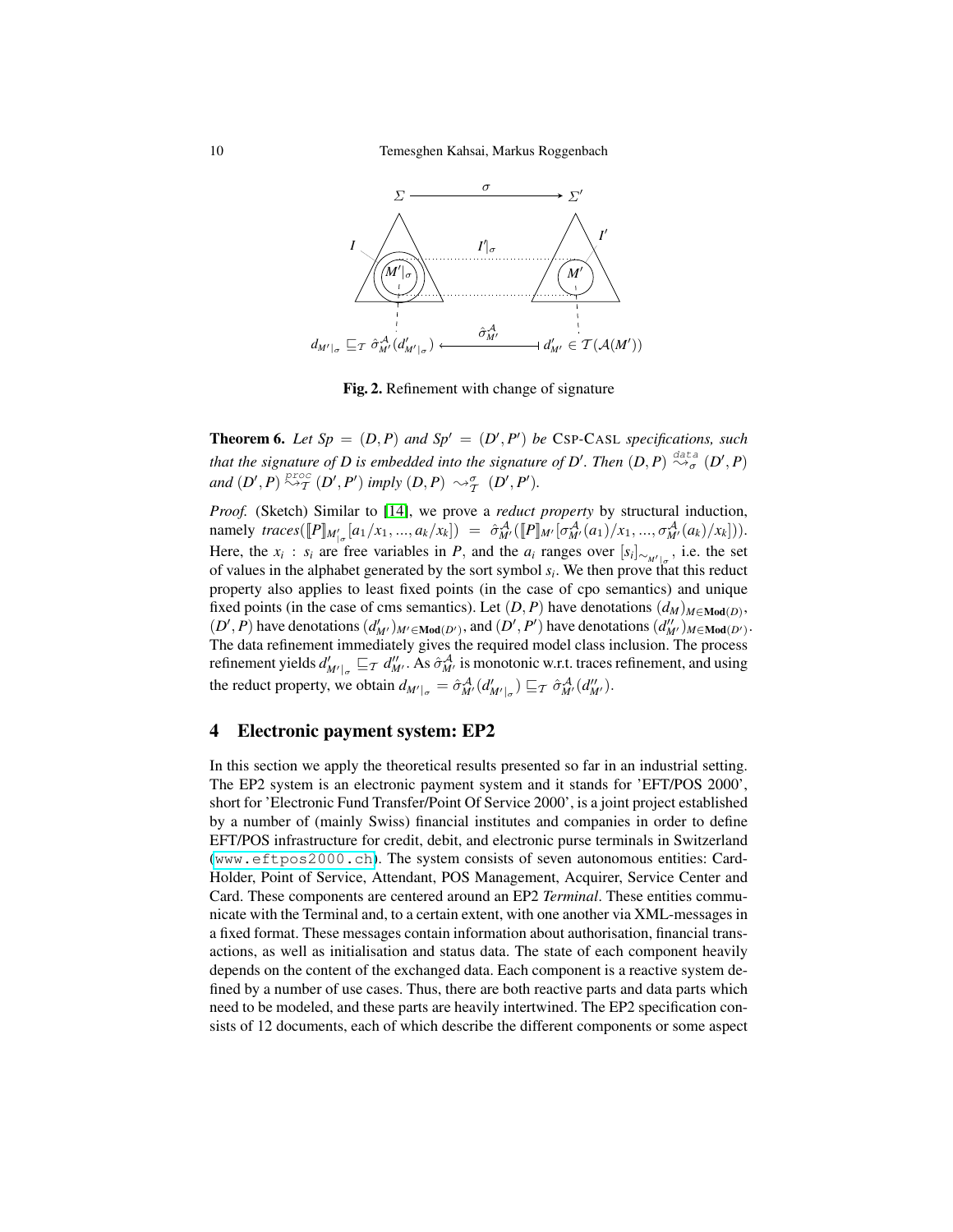common to the components. The way that the specifications are written is typical of a number of similar industrial application. The specification consists of a mixture of plain English and semi-formal notation. The top level EP2 documents provide an overview of the data involved, while the presentation of further details for a specific type is delayed to separate low-level documents. CSP-CASL is able to match such a document structure by a library of specifications, where the informal design steps of the EP2 specification are mirrored in terms of a formal refinement relation defined in the previous sections. A first modeling approach of the different levels of EP2 in CSP-CASL has been described in [\[6\]](#page-14-9).

In this section we consider two levels of the EP2 specification, namely: the *architectural level* (ARCH) and the *abstract component level* (ACL). We choose a dialogue between the *Terminal* and the *Acquirer*. In this dialogue, the Terminal and the Acquirer are supposed to exchange initialization information. For presentation purposes, we study here only a nucleus of the full dialogue, which, however, exhibits all technicalities present in the full version.

#### 4.1 Formal refinement in EP2

Our notion of CSP-CASL refinement mimics the informal refinement step present in the EP2 documents: There, the first system design sets up the interface between the components (architectural level), then these components are developed further (abstract component level). Here, we demonstrate in terms of a simple example how we can capture such an informal development in a formal way.

We first specify the data involved using CASL only. The data specification of the architectural level (D\_ARCH\_GETINIT) consists only of one set of data:

 $spec$  D\_ARCH\_GETINIT =

sort D\_SI\_Init

end

In the EP2 system, these values are communicated over channels; data of sort *D SI Init* is interchanged on a channel *C SI Init* linking the Terminal and the Acquirer. On the architectural level, both these processes just 'run', i.e., they are always prepared to communicate an event from *D\_SI\_Init* or to terminate. We formalize this in CSP-CASL: ccspec  $ARCH$  INIT =

data D\_ARCH\_GETINIT channel  $C\_SI\_Init : D\_SI\_Init$ process  $let$   $Acquire$   $=$   $EP2Run$   $Terminal$   $=$   $EP2Run$ in  $Terminal || C\_SI\_Init || Acquirer$ 

#### end

Here,  $E P2Run = (C\_S I\_Init ? x : D\_S I\_Init \rightarrow E P2Run) \square SKIP$ . On the abstract component level (D ACL GETINIT), data is refined by introducing a type system on messages. In CASL, this is realised by introducing subsorts of *D SI Init*. For our nucleus, we restrict ourselves to four subsorts, the original dialogue involves about twelve of them.

 $spec$  D\_ACL\_GETINIT =

sorts  $SesStart, SesEnd, DataRequest, DataResponse < D\_SI\_Init$ ops r : DataRequest; e : SesEnd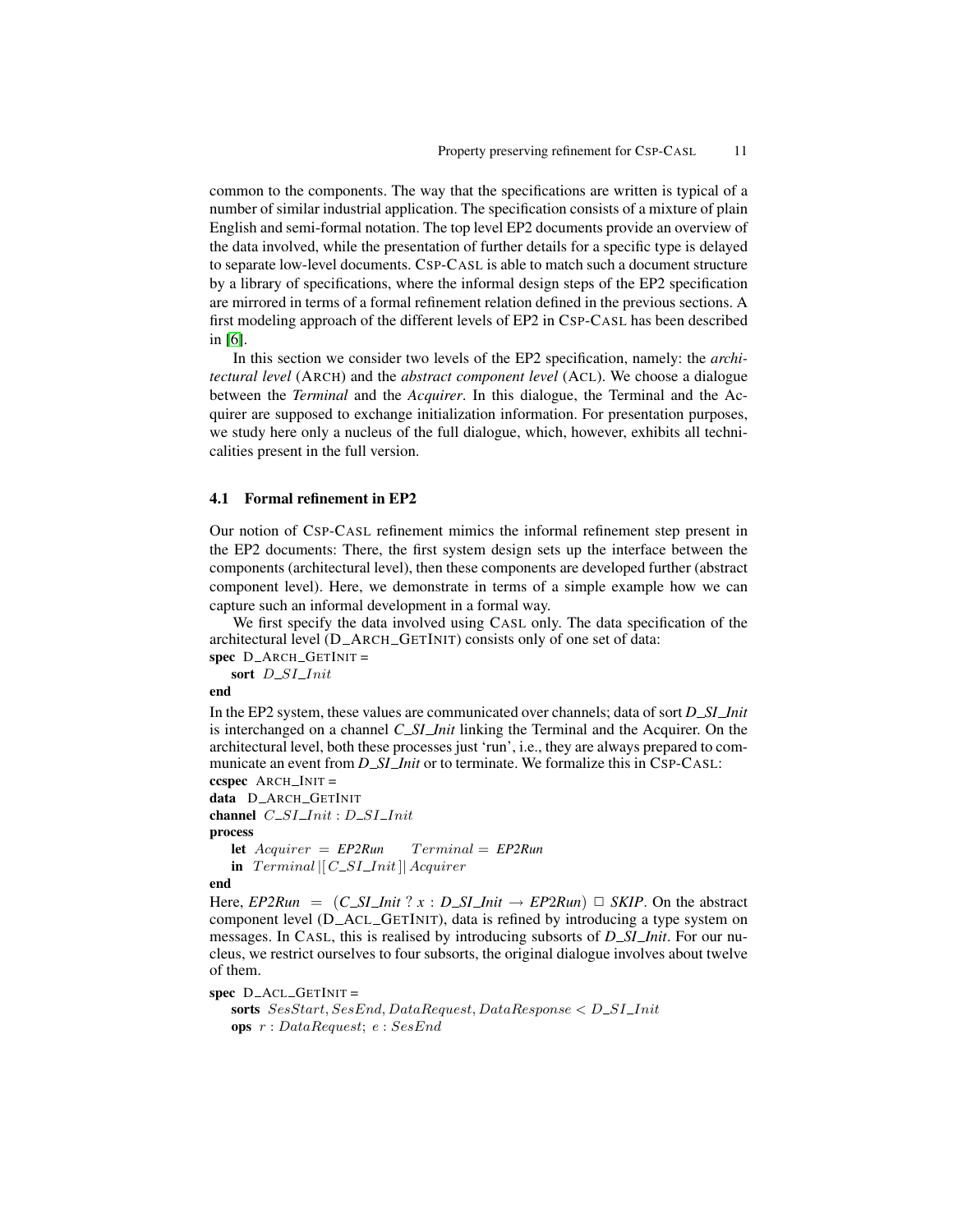axioms  $\forall x : DataRequest; y : SesEnd. \neg(x = y)$  $\forall x : DataRequest; y : SesStart. \neg(x = y)$  $\forall x : DataResponse; y : SesEnd. \neg(x = y)$  $\forall x : DataResponse; y : SesStart. \neg(x = y)$ 

#### end

In the above specification, the axioms prevent confusion between several sorts. Using this data, we can specify the ACL level of the Acquirer-Terminal dialogue in CSP-CASL. In the process part the terminal (*TerInit*) initiates the dialogue by sending a message of type *SesStart*; on the other side the Acquirer (*AcqInit*) receives this message. The process *AcqConf* takes the internal decision either to end the dialogue by sending the message *e* of type *SesEnd* or to send another type of message. The Terminal (*TerConf*), waits for a message from the Acquirer, and depending on the type of this message, the Terminal engages in a data exchange. The system as a whole consists of the parallel composition of Terminal and Acquirer.

```
ccspec ACL INIT =
data D_ACL_GETINIT
channels C\_ACL\_Init : D\_SI\_Initprocess
   let AcqInit =C ACL Init ? session : SesStart → AcqConf
      AcqConf = C \_ACL \_Init! e \rightarrow Skip\Box C_ACL_Init ! r \to C_ACL_Init ? resp : DataResponse
                     → AcqConf
       T erInit =C ACL Init ! session : SesStart → TerConf
       TerConf = C \_A CL\_Init? confMessage \rightarrow(i\mathbf{f}(confMessage : DataRequest)then C\_ACL\_Init ! resp : DataResponse \rightarrow TerConfelse if (confMessage : SesEnd) then skip else Stop)in Ternit || C_A CL_Init || AcqInit
```
#### end

# **Theorem 7.** ARCH\_INIT  $\rightsquigarrow^{\sigma}_{\mathcal{I}}$  ACL\_INIT

*Proof.* Using tool support, we establish this refinement by introducing two intermediate specifications RUN\_ARCH and ACL\_SEQ:

```
ccspec RUN_ARCH =data D_ARCH_GETINIT
 channel C\_SI\_Init: D\_SI\_Initprocess EP2Run
end
ccspec ACL SEQ =
data D_ACL_GETINIT
 channels C\_ACL\_Init : D\_SI\_Initprocess
    let SeqStart =C ACL Init ! session : SesStart → SeqConf
        SeqConf = C \_ACL\_Init! e \rightarrow Skip\sqcap C\_ACL\_Init! r
                     \rightarrow C\_ACL\_Init! resp : DataResponse \rightarrow SeqConfin SeqStart
```
end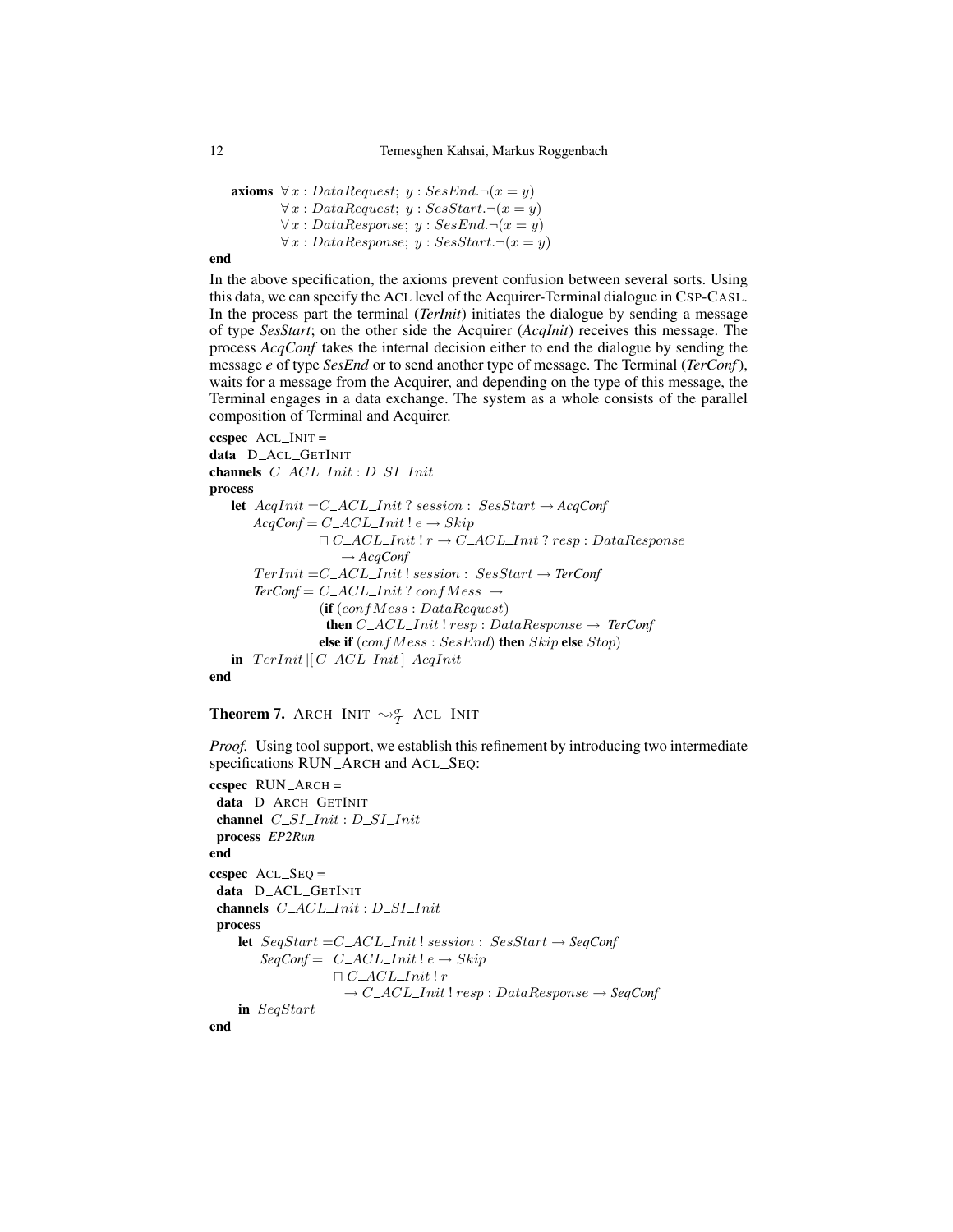With CSP-CASL-Prover we proved: ARCH\_INIT  $=_T$  RUN\_ARCH. Now we want to prove that RUN\_ARCH  $\sim_{\mathcal{T}}^{\sigma}$  ACL\_SEQ. To this end, we apply Theorem [6:](#page-8-1) Using *HETS* [\[13\]](#page-14-8), we automatically prove the data refinement  $D_A RCH_GETINT \overset{\text{data}}{\rightsquigarrow_{\sigma}}$ D ACL GETINIT.

Now, we formed the specification (D\_ACL\_GETINIT,  $P_{\text{ACL\_SEQ}}$ ), where  $P_{\text{ACL\_SEQ}}$ denotes the process part of ACL SEQ. Next we show in CSP-CASL-Prover that, over the traces model  $T$ , this specification refines to  $ACL\_SEQ$ :

```
theorem Arch_ACL_refinement : "EP2Run <=T SeqStart "
apply(unfold EP2Run_def SeqStart_def)
apply (rule cspT_fp_induct_right[of _ _"Seq_to_Run"])
apply simp_all
apply (induct_tac procName)
...
apply (simp add: cspT_semantics)
apply rule
apply (simp add: in_traces)
apply (auto simp add: D_SI_Init_def SesStart_def SesEnd_def
                      DataRequest_def DataResponse_def)
...
done
```
<span id="page-12-0"></span>Fig. 3. Snippet of proof script for RUN\_ARCH  $\rightsquigarrow^{\sigma}_{\mathcal{T}}$  ACL\_SEQ..

Figure [3](#page-12-0) shows a snippet of the proof script for  $(D\_ACL\_GETINIT, P_{ACL\_SEQ}) \overset{\text{proc}}{\leadsto} T$ ACL SEQ. We first unfold the definitions of EP2Run and SeqStart. Next, we apply (metric) fixed point induction on the rhs and make a case distinction over the process names, here encoded as induct\_tac procName. After rewriting and decomposing both of the processes we compute the trace semantics and check that there is indeed an inclusion of traces.

[\[18\]](#page-14-12) proves ACL INIT =  $\mathcal{F}$  SEQ INIT. As stable failure equivalence implies trace equivalence, we obtain ACL INIT  $=\tau$  SEQ INIT. Figure 4 summarizes this proof structure.

### 4.2 Deadlock Analysis of EP2

As ACL INIT involves parallel composition, it is possible for this system to deadlock. Furthermore, the process *TerConf* includes the CSP process *STOP* within one branch of its conditional. Should this branch of *TerConf* be reached, the whole system will be in deadlock.

The dialogue between the Terminal and the Acquirer for the exchange of initialization messages have been proven to be deadlock free in [\[18\]](#page-14-12). Specifically, it has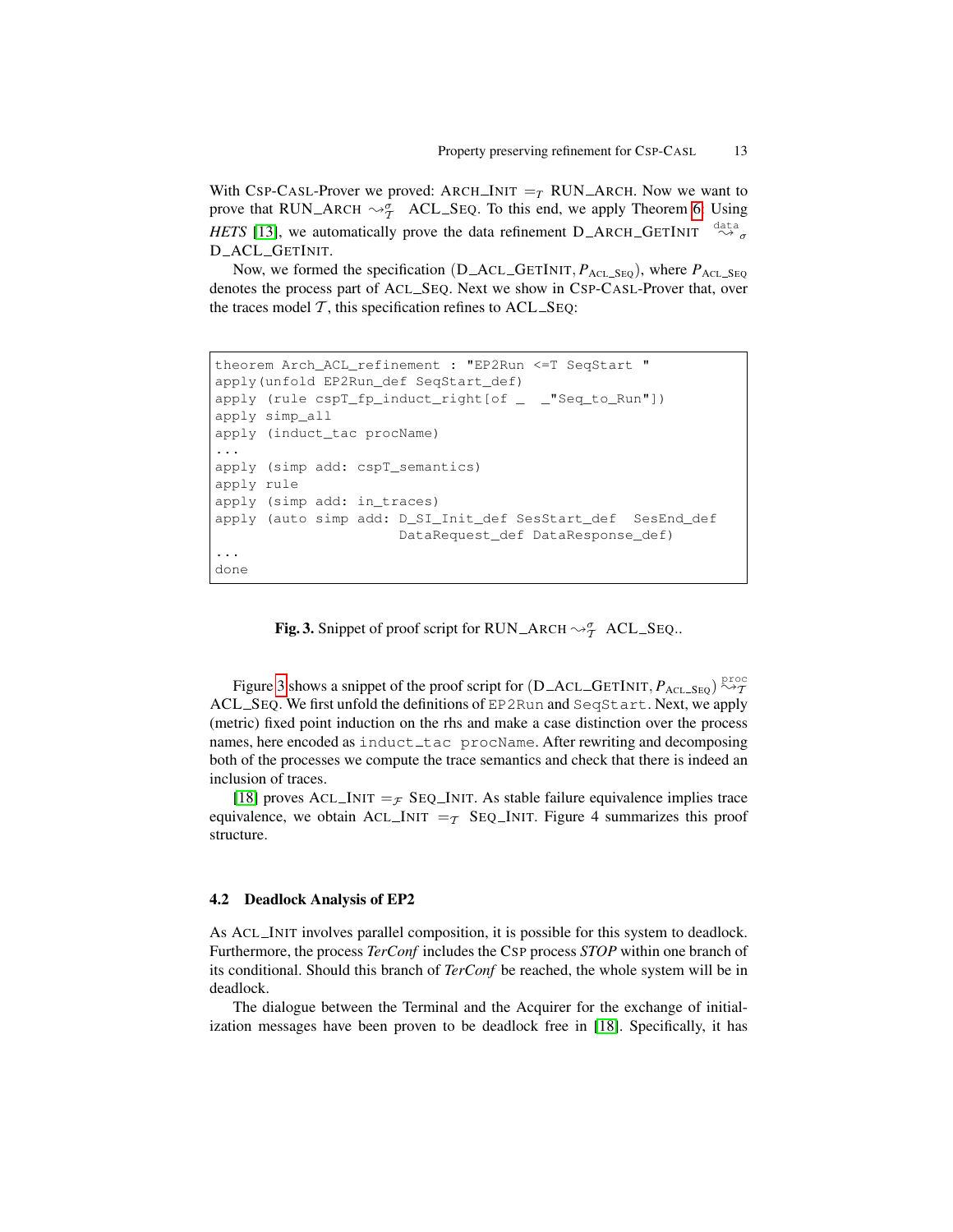

Fig. 4. Refinement in EP2

been proven that the following refinement holds: ACL\_SEQ  $\overset{\text{proc}}{\rightsquigarrow}$  ACL\_INIT, where ACL SEQ is a sequential system. Sequential system are regarded to be deadlock-free.

With our proof method from Section [3.2,](#page-4-1) we can strengthen this result by actually proving that ACL SEQ is deadlock free. To this end, we proved with CSP-CASL-Prover that DF  $\stackrel{\text{proc}}{\rightsquigarrow}$  ACL\_SEQ where DF is the least refined deadlock-free process described in Section [3.2.](#page-4-1)

#### 4.3 Analysis of Divergence Freeness of EP2

As described in Section [3.3](#page-6-2) divergence freeness is best analysed in the model  $N$ . The model  $N$  has not yet been implemented in CSP-CASL-Prover. However, using basic step and distributivity laws we have manually shown that  $ACL\_INIT =_{N} ACL\_SEQ$ and DIVF  $\sim_{\mathcal{N}}$  ACL SEQ, i.e., the EP2 dialogue considered here is divergence free.

# 5 Conclusions and Future Work

In this paper we have studied various property preserving refinement notions for CSP-CASL. We established proof methods based on decomposition theorems which enable us to reason about refinement using interactive theorem proving. We reduce the analysis of deadlock and divergence freeness to refinement statements.

We showed that our theoretical results apply to a "real world" system. We proved in a systematic way using CSP-CASL-Prover and *HETS* a refinement step from the architectural specification of EP2 to a more detailed one. We proved that at this level of abstraction EP2 is free of deadlock and free of divergence.

Future work will include the extension of our theory on refinement with change of signature to arbitrary signature morphisms as well as the exploration of more "sophisticated" refinement notions for CSP-CASL. In [\[2\]](#page-14-21), Bidoit et al., present a refinement notion based on observational interpretation of CASL specifications. Following this work we intend to develop observational refinement for CSP-CASL. In the context of EP2 such refinement would be required in order to capture the relations between the more detailed levels.